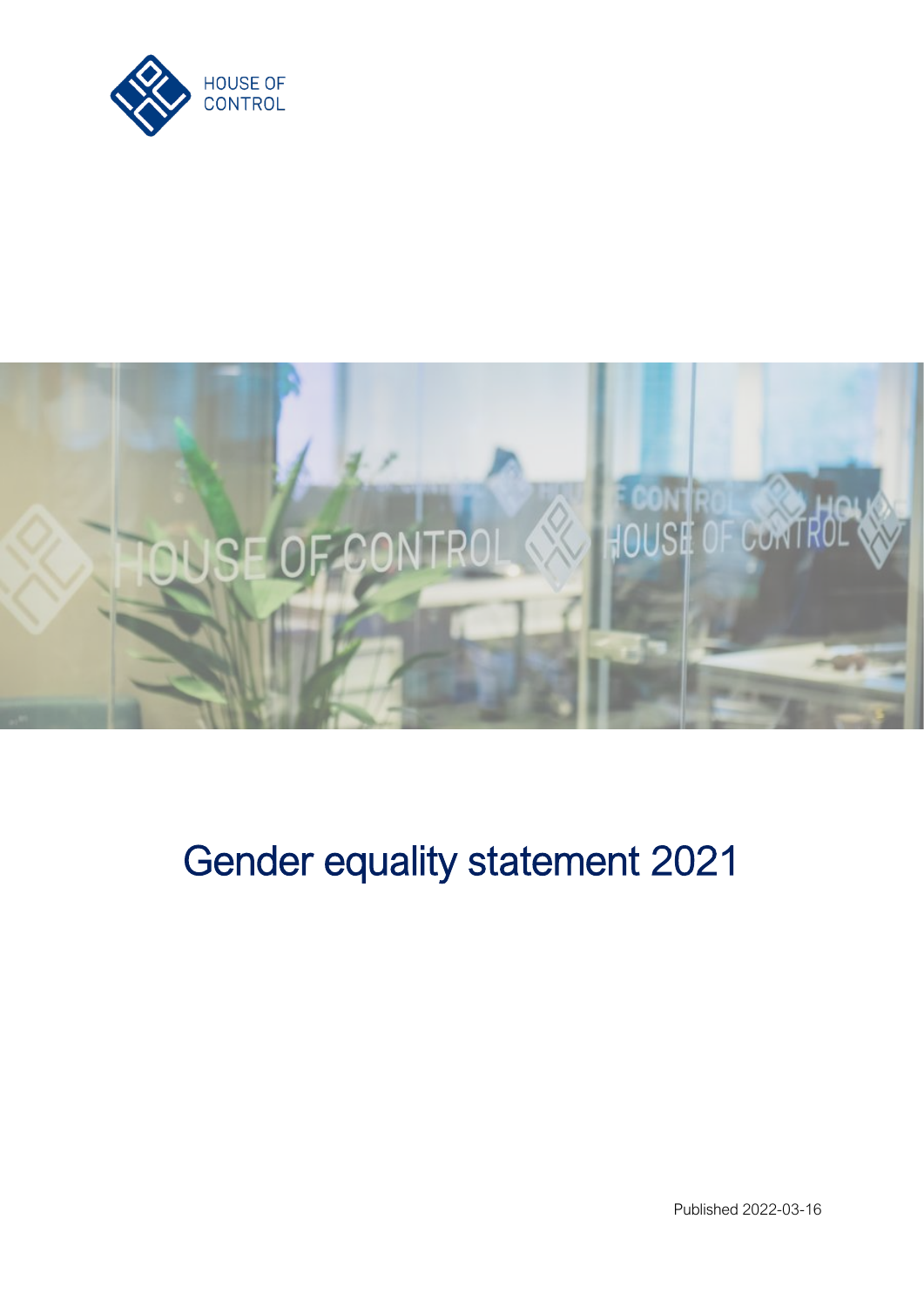# 1. Gender equality and balance

#### **Overview as of 31.12.2021**

| Gender balance      |     | Women's share of men's salary in % |  |  |  |
|---------------------|-----|------------------------------------|--|--|--|
| <b>Women</b><br>Men |     | <b>Base salary</b>                 |  |  |  |
| 49                  | 118 | 89%                                |  |  |  |

#### 1.2. Results

As of 31.12.2021, the gender balance in the House of Control Group was 29% women and 71% men. As shown in the table above, women in the House of Control Group had 89% of men's base salaries in 2021. This is due to the fact that we had more men than women in manager roles. Increasing the proportion of women in general and in managerial roles is a focus area for the Company. We will return to this later in the statement.

### 1.3. Job levels and salary

It is important for House of Control to provide employees with an attractive salary that matches the market level and is perceived as fair. Hence, we have entered a collaboration with Korn Ferry to create a framework for salary references for the various roles in the company. This will give us a total overview of levels and degrees across our locations. The framework will provide predictability, both for the employees and the company, and it will help to attract and retain talent. In addition, it will give us further control on equal pay. The process with Korn Ferry has begun and will be completed by the beginning of Q2 2022.

# 1.4. Gender balance in employment, parental leave and recruitment

As shown in the table below, we make little use of temporary employees. The exception in 2021 has been two positions held by students, of which one was given permanent employment in January 2022. Regarding parttime employees, we had one employee working 60% and one working 75%, which was due to adaption as per the employees' own requests. During 2021, we recruited the same number of women and men, in which we will return to in point 2.2.

#### **Overview as of 31.12.2021**

| Temporary employees |     | <b>Actual part-time</b> |     | Involuntary part-time |     | Parental leave average number of weeks |                | <b>Recruiting</b> |     |
|---------------------|-----|-------------------------|-----|-----------------------|-----|----------------------------------------|----------------|-------------------|-----|
| Women               | Men | Women                   | Men | Women                 | Men | Women                                  | Men            | Women             | Mer |
|                     |     |                         |     |                       |     |                                        | ر م م<br>10.24 | 18                | 18  |

# 2. How we work to promote gender balance and prevent discrimination

# 2.1. Principals, procedures and standards

Our goal is to develop and attract the most talented people. Therefore, we recruit employees who reflect the society we live in, regardless of gender, background, ethnicity, sexual orientation, religion, identity, age or disability. We have zero tolerance for discrimination, and our gender equality and diversity practices are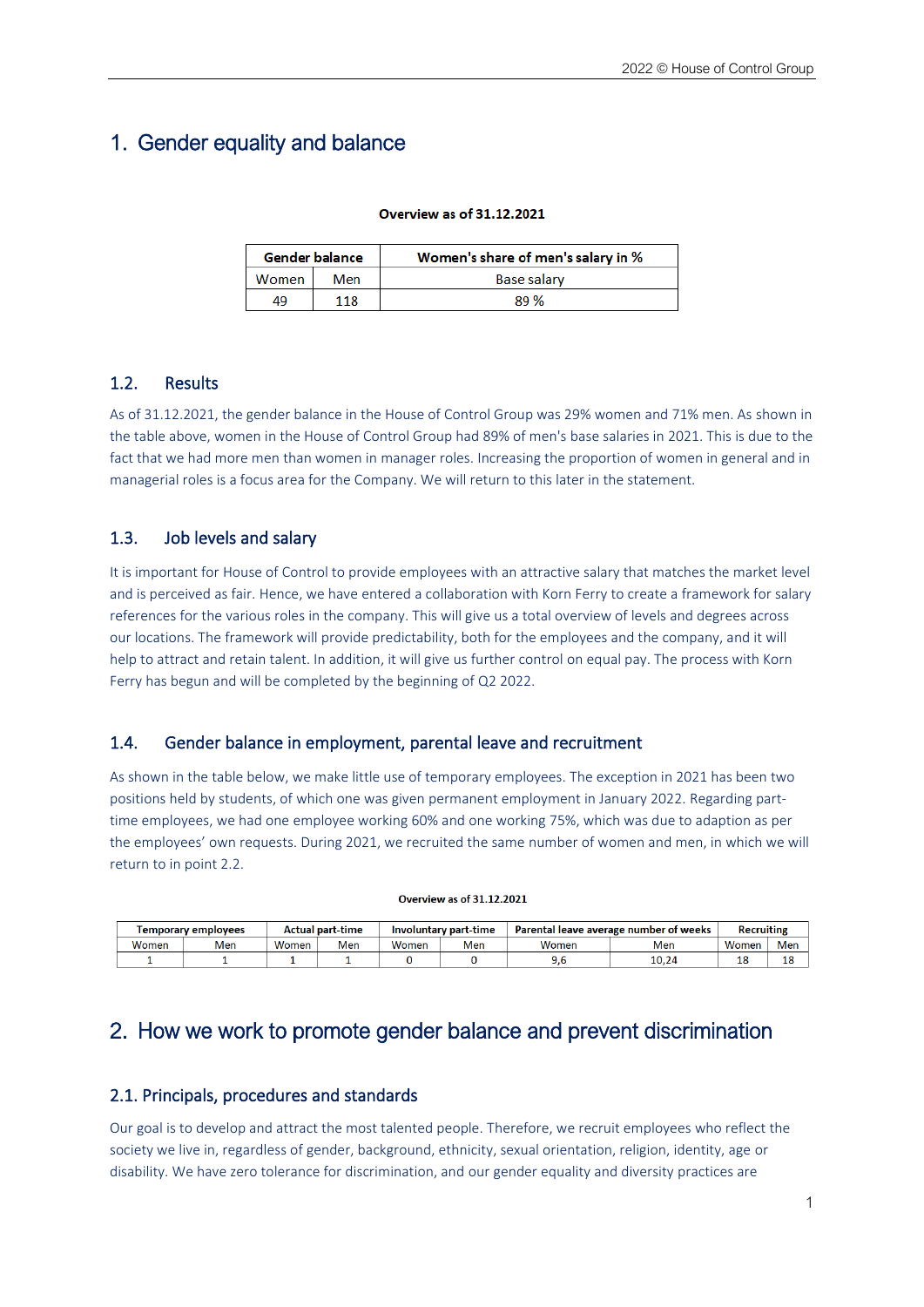reflected in all our personnel processes, including recruitment, promotion, pay and working conditions, development opportunities, facilitation and work-life balance. How we work to promote gender equality and prevent discrimination is, among other things, anchored in our ethical guidelines, personnel handbook and HSE procedure.

#### 2.2. How we work to ensure gender equality and prevent discrimination in practice

We have a strong focus on increasing the proportion of women in all parts of the organization. In 2021, we increased the number of women in the management team from 0% to 25%, in addition to increasing the number of women in other manager levels in the organization.

We have experienced difficulties recruiting women to all parts of the organization, and at times there has only been male applicants. We informed our recruitment partners that we wanted more female candidates to these positions, and we succeeded to a greater extent in recruiting women to these departments during 2021.

Our culture is characterized by a high degree of trust and influence in our own role. The possibility to try and fail, to speak our minds and to bring out the best in each other is well anchored in the whole organization. The psychosocial work environment is important to us, and we are constantly working to improve our processes in this area. In 2021, we established a working environment committee that will represent the entire House of Control Group. In our quarterly meetings, we will go through proposals and initiatives to ensure diversity, equality and gender balance. We also carry out regular safety inspections to ensure that the physical working environment is according to the local legislation.

House of Control is a flexible workplace where we facilitate for work-life balance, including the possibility of home office and flextime.

As mentioned, we have procedures and guidelines regarding how we work to promote gender equality and prevent discrimination. In addition, we have an anonymized notification routine that ensures an opportunity and a safe framework for employees to notify in the event of unacceptable circumstances. Our procedures are available on our Sharepoint platform and are clearly communicated to all employees. These procedures, guidelines and routines are also reviewed in the onboarding program for all new employees.

#### 2.3. How we will ensure equality and prevent discrimination going forward

Regarding the working environment committee, HR will have the overall responsibility and will work closely with the safety representatives and representatives in the committee. HR will also make sure to update regular statistics for equal pay, which will be included in the meetings. Any issues related to the physical and psychological work environment will also be part of the agenda.

In addition, House of Control is in the process of becoming a certified "Miljøfyrtårn", which will raise our environmental focus and performance. The revision and the result will be presented 1 April 2022.

We are currently working on the implementation of a new HR system which will, among other things, facilitate regular pulse surveys. These are anonyms surveys that will be sent out every other month on either organization or department level, where equality and discrimination will be two of several topics. Based on the outcome of the surveys, we will be able to implement workshops, plans and initiatives, to constantly improve the working environment. HR is responsible for facilitating the surveys and the initiatives to be implemented based on the outcome. The system has several modules that will be implemented during the year, such as a competence